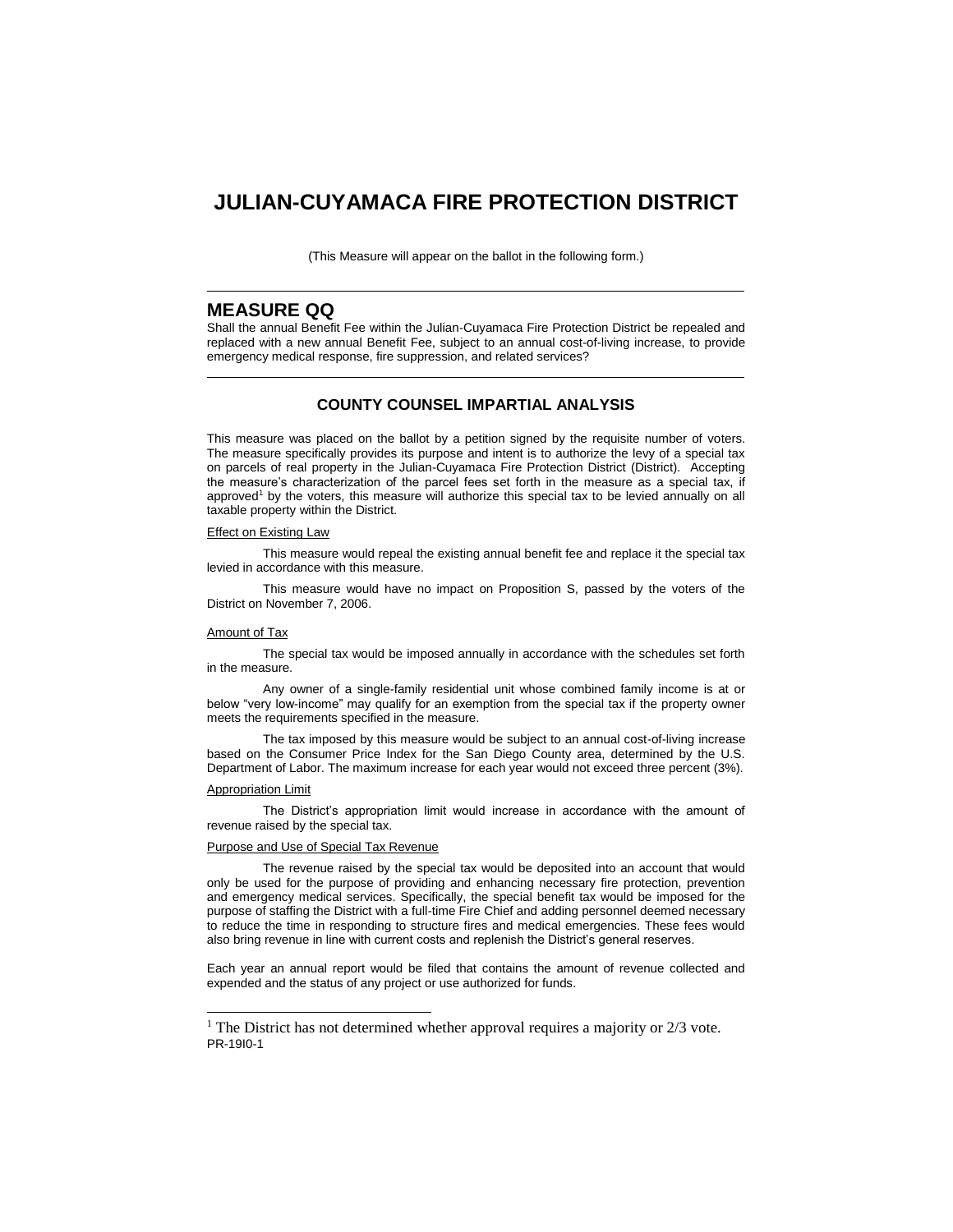### **COUNTY COUNSEL IMPARTIAL ANALYSIS (CONTINUED)**

#### **Termination**

If, after the measure is approved and implemented, the District is dissolved, the tax authorized by this measure will terminate effective on the District dissolution date.

A "YES" vote is a vote in favor of establishing a special tax for the purpose of providing and enhancing necessary fire protection, prevention and emergency medical services.

A "NO" vote is a vote against establishing a special tax for the purpose of providing and enhancing necessary fire protection, prevention and emergency medical services.

# **ARGUMENT IN FAVOR OF MEASURE QQ**

Residents of Julian and Lake Cuyamaca voted in 1984 to approve an annual benefit fee of \$50 for fire protection and emergency medical services to be provided by Julian-Cuyamaca Fire Protection District (JCFPD). Over the past 34 years, the cost of vehicles, fuel, equipment, radios, computers, payroll and medical supplies has increased significantly. Thus, an increase in revenue is necessary to sustain operations, remain current with standards established by the National Fire Protection Association, and to raise the level of fire protection and medical services deserved by this community.

The major change for property owners is an increase in the benefit fee for a single family residence from \$50 to \$200 per year. This is an increase of \$12.50 per month. This fee will be charged on the property tax invoice with one-half due in November and the other half due in January. This is a small price to pay to retain our iconic, volunteer fire department which has protected our homes and our lives for decades.

In the event JCFPD is ever dissolved, the fee provided in this Initiative will automatically terminate. Otherwise, the original benefit fee of \$50 will be permanent and the County of San Diego will receive the benefit fee, property taxes and any other special fees that could be imposed in the future.

To remain relevant, we must raise the level of service to our community and the thousands of tourists who visit our historic town. A "Yes" vote will demonstrate a desire to maintain local control and a willingness to provide the necessary financial support for the best possible service available to our community.

Patricia Landis

Michael Menghini, Property Owner

Kevin Dubler

Patrick Brown

Mike Van Bibber, Battalion Chief JCFPD

# **ARGUMENT AGAINST MEASURE QQ**

PR-19I0-2 No argument against the measure was filed in the office of the Registrar of Voters.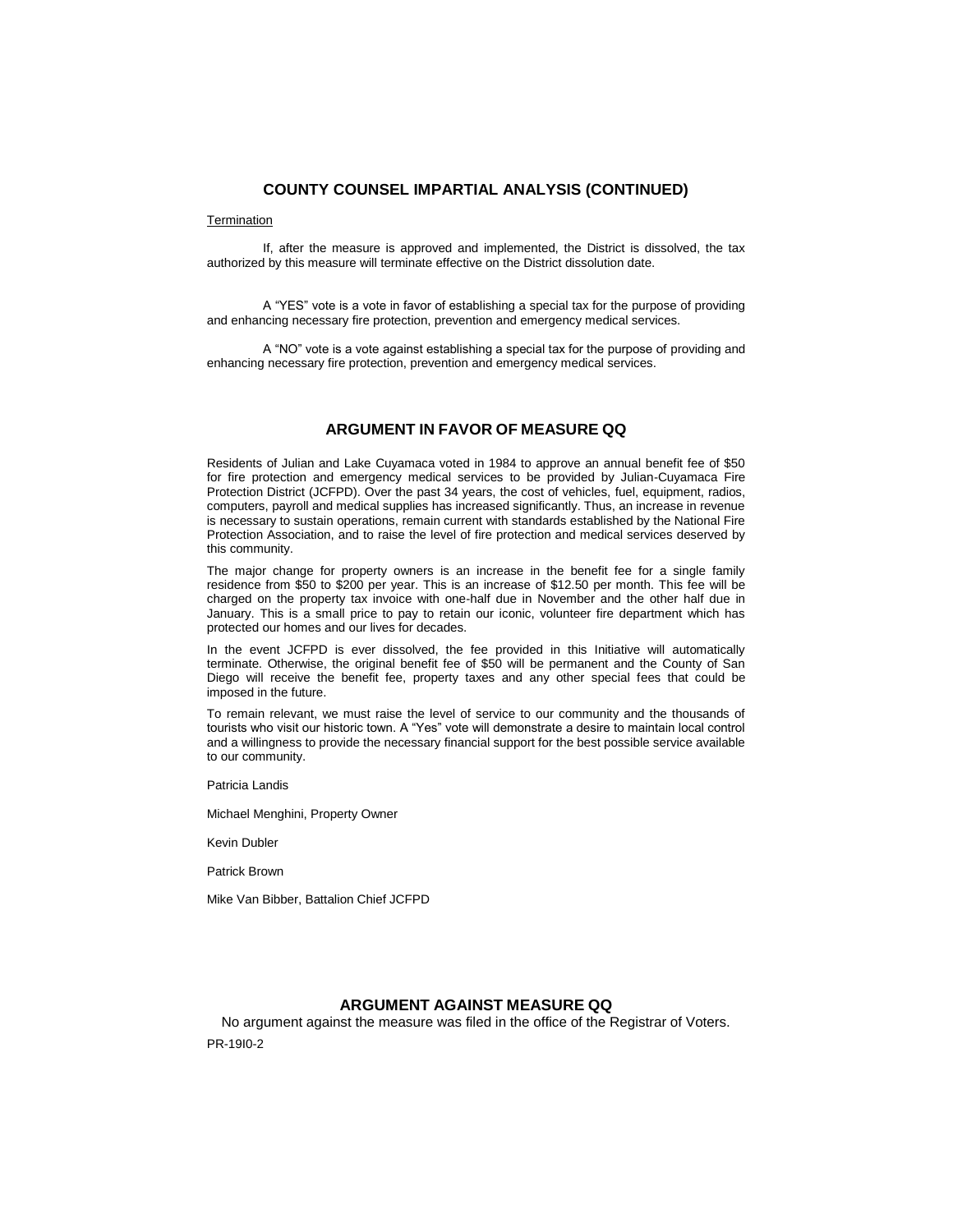### **FULL TEXT OF MEASURE QQ**

#### **CITIZENS' INITIATIVE TO REPEAL AND REPLACE JULIAN-CUYAMACA FIRE PROTECTION DISTRICT BENEFIT FEE**

CITIZENS RESIDING WITHIN THE BOUNDARIES OF THE JULIAN-CUYAMACA FIRE PROTECTION DISTRICT ARE PROPOSING FOR ADOPTION THE REPEAL OF THE EXISTING ANNUAL BENEFIT FEE APPROVED IN 1984, TO BE REPLACED WITH AN ANNUAL BENEFIT FEE MORE CONSISTENT WITH CURRENT EXPENSES, AND TO RAISE THE LEVEL OF SERVICE FOR EMERGENCY MEDICAL RESPONSE, FIRE SUPPRESSION AND RELATED SERVICES WITHIN THE BOUNDARIES OF THE JULIAN-CUYAMACA FIRE PROTECTION DISTRICT.

Citizens of Julian-Cuyamaca Fire Protection District propose as follows:

**Section 1.** It is the purpose and intent of this initiative to authorize the levy of a special tax on parcels of real property on the secured property tax roll of San Diego County that are within the Julian-Cuyamaca Fire Protection District (the "District"), to raise revenue for the District for the purpose of providing and enhancing necessary fire protection, prevention and emergency medical services. Specifically, the special benefit tax shall be imposed for the purpose of staffing the District with a full-time Fire Chief and adding personnel deemed necessary to reduce the time in responding to structure fires and medical emergencies. Fees will also bring revenue into line with current costs and replenish the District's general reserves for operational expenses.

 **Section 2.** The citizens within the District do hereby determine and propose for adoption the repeal and replacement of the annual Benefit Fee approved by voters on November 6, 1984, with a new annual Benefit Fee for emergency medical response, fire suppression and related services within the boundaries of the Julian-Cuyamaca Fire Protection District, to be levied upon parcel, class of improvement to property, and use of property basis, in an amount not to exceed the following:

(a) Parcels with existing construction shall be taxed according to the following schedule:

(1) Improved Property: Every parcel within the District with a Single (1) Unit (single family residence or commercial structure): \$200.00

(2) Improved Property: Every parcel within the District with Two (2) Units (residential or commercial): \$250.00

Improved Property: Every parcel within the District with Three to Ten (3-10) Units:  $\frac{(3)}{$300}$ 

(4) Improved Property: Every parcel within the District with More than Ten (>10) Units: \$350.00

(b) Separate parcels attached to a parcel containing a Unit shall be assessed as Vacant Land.

(c) Vacant parcels shall be taxed according to the following schedule:

(1) Vacant Land: Each parcel within the District containing less than one (0-.99) acres, without a Unit: \$2.00

(2) Vacant Land: Each parcel within the District containing one to five (1-5) acres, without a Unit: \$20.00

(3) Vacant Land: Each parcel within the District containing 5.1 to 10 acres, without a Unit: \$30.00

 $\overline{(4)}$  Vacant Land: Each parcel within the District containing greater than ten (>10) acres, without a Unit: \$50.00

**Section 3.** Cost of Living Increase. The fee imposed by this initiative shall be subject to an annual cost-of-living increase that is based on the Consumer Price Index for San Diego County area, determined by the U.S. Department of Labor. The maximum increase for each year shall not exceed three percent (3%).

PR-19I0-3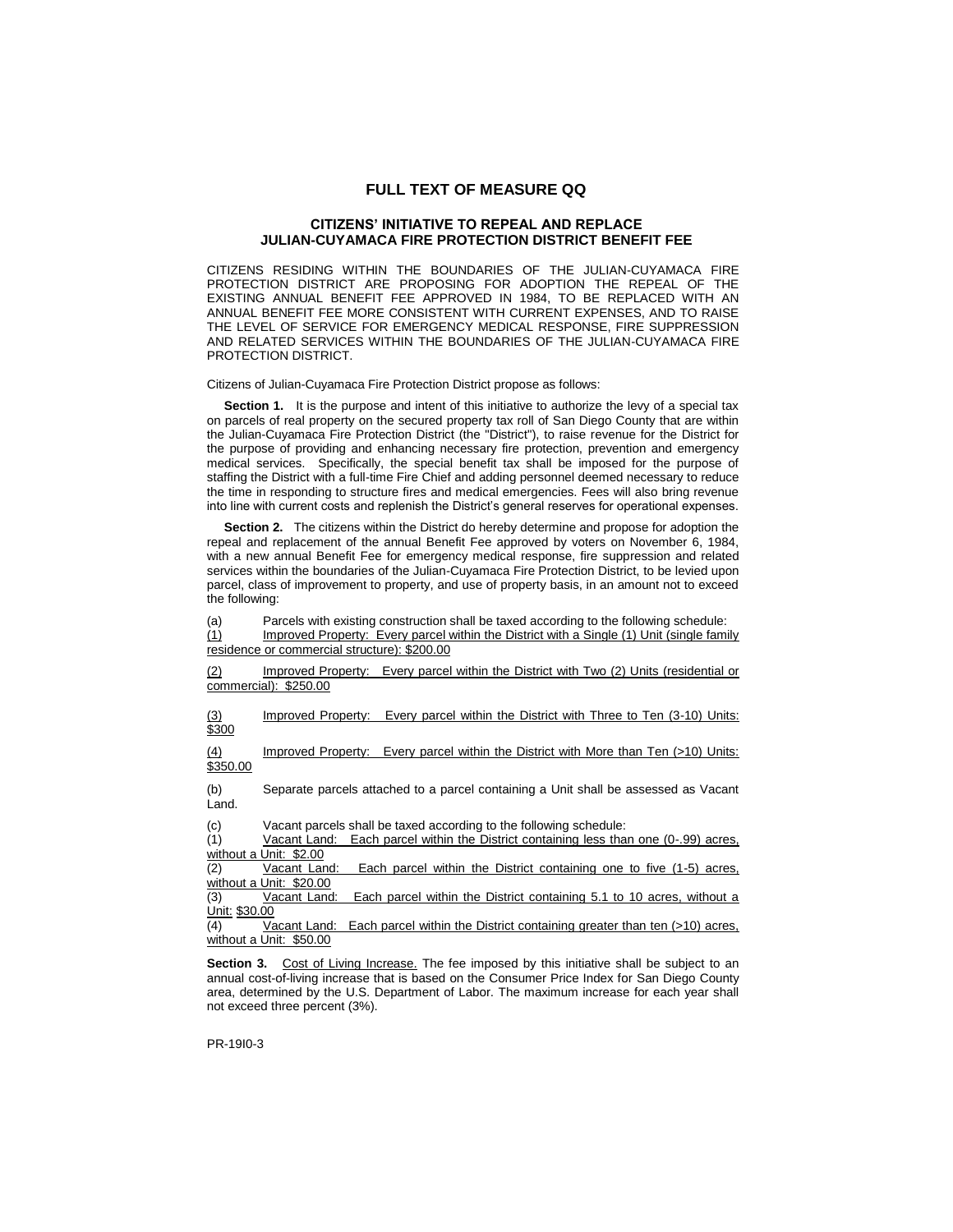# **FULL TEXT OF MEASURE QQ (CONTINUED)**

**Section 4.** Low-Income Homeowner Exemption. The tax imposed by this initiative shall be subject to an exemption for owners of single-family residential units in which they reside whose combined family income, from all sources for the previous calendar year, is at or below the income level qualifying as "very low-income" for a family of such size under Section 8 of the United States Housing Act of 1937 (42 U.S.C. §§ 1437 *et seq*.), for such year. Owners who qualify for this exemption shall be taxed at \$50.00 per parcel. The application process will be in the form of self-certification under penalty of perjury. Owners must apply for the exemption provided for in this section annually by petition to the Fire Chief of the Julian-Cuyamaca Fire Protection District in the manner and at the time set forth by the Fire Chief. Such petitions shall be on forms provided by the Fire Chief and shall provide such information as the Fire Chief may require.

**Section 5.** Such charges shall be charged to any parcel, improvement, and use of property to which fire protection services may be made available, whether or not such fire protection service is actually used upon such parcel, improvement, or use of property except such tax shall not be imposed upon a federal or state governmental agency or other local agency.

**Section 6.** The Citizens of Julian-Cuyamaca Fire Protection District do hereby propose that the appropriations limit of the District established under Article XIIIB of the California Constitution shall be increased by the amount collected by the levy of this special tax in accordance with the applicable requirements of state law.

**Section 7.** Pursuant to Government Code Section 53724(c), the special benefit tax proposed by this initiative shall be submitted to the voters within the boundaries of the Julian-Cuyamaca Fire Protection District in conjunction with the statewide general election to be held on November 6, 2018. The ballot initiative shall be worded as provided by agreement of the voters of the District.

**Section 8.** If adopted by fifty percent (50%) plus one (1) of the voters, the special tax shall be collected in the same manner and shall be subject to the same penalties as assessments and other revenues collected for the District by the County of San Diego.

**Section 9.** If the initiative is approved, the special benefit taxes shall not exceed the maximum charges set forth in Section 2 hereof.

#### **Section 10.** Accountability Measures.

(a) Account. Upon the levy and collection of the tax authorized by this initiative, an account shall be created into which the proceeds of the tax will be deposited. The proceeds of the tax authorized by this initiative shall be applied only to the specific purposes identified in this initiative.

(b) Annual Report. An annual report that complies with the requirements of Government Code Section 50075.3 shall be filed with the District Board of Directors no later than January 1 of each year in which the tax is levied.

**Section 11.** Pursuant to Elections Code Section 9141(a)(3), and California Supreme Court Opinion S234148 dated August 28, 2017, this initiative shall be considered adopted and go into effect if this initiative is approved by fifty percent (50%) plus one (1) vote of the voters.

**Section 12**. The sole purpose of the levy of this special tax on parcels of real property within the Julian-Cuyamaca Fire Protection District is to provide revenue on behalf of the District for the purpose of maintaining and enhancing fire protection and emergency medical service. If, at any time in the future after the approval and implementation of this Initiative, the Julian-Cuyamaca Fire Protection District is dissolved, voluntarily or through any other legal action, this benefit fee shall terminate on the corresponding date that the Julian-Cuyamaca Fire Protection District is legally determined to be dissolved.

**Section 13.** If any portion of this initiative shall be declared unconstitutional, invalid, or otherwise unenforceable, the other provisions of this initiative shall remain in full force and effect.